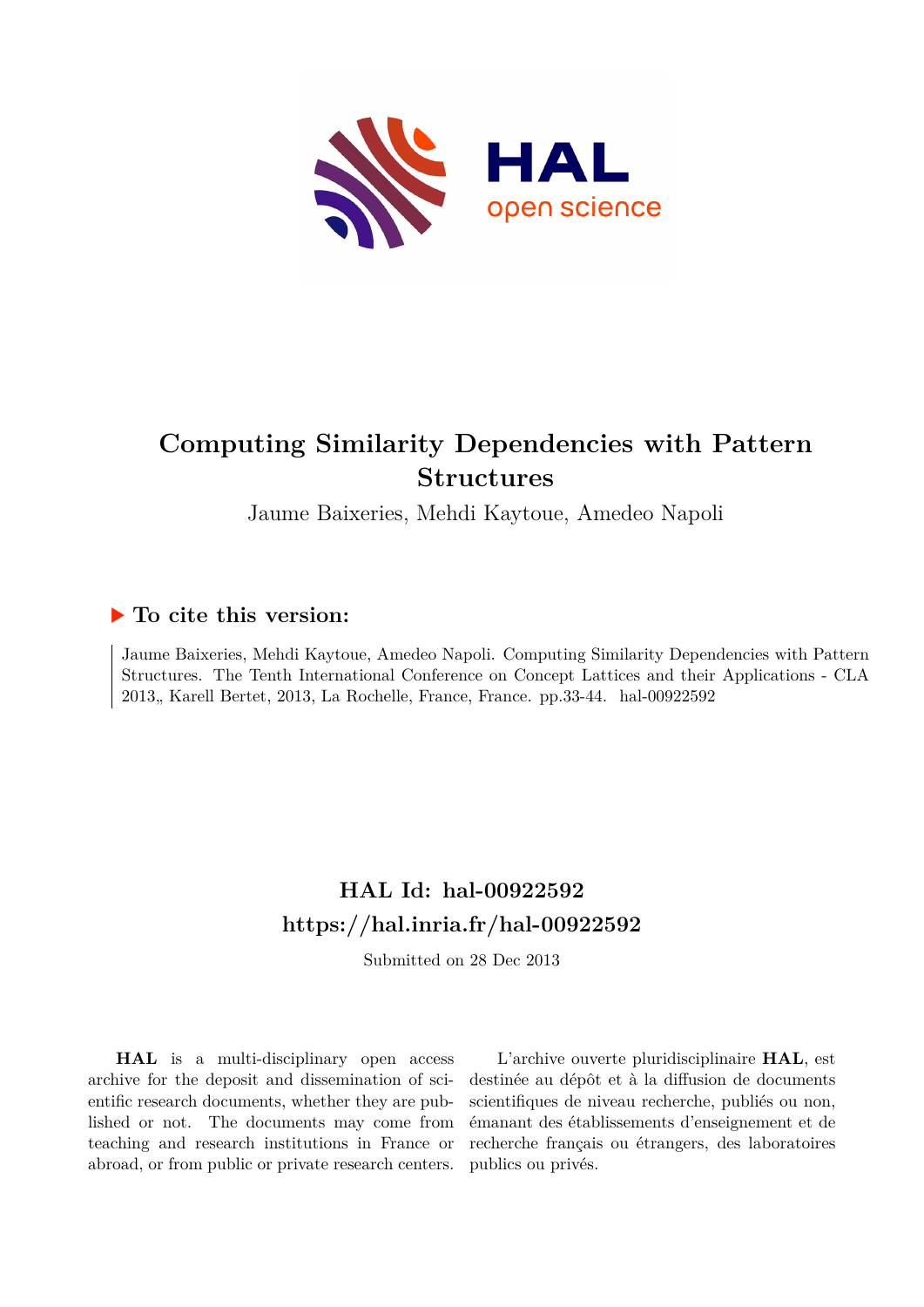# Computing Similarity Dependencies with Pattern Structures

Jaume Baixeries<sup>1</sup>, Mehdi Kaytoue<sup>2</sup>, and Amedeo Napoli<sup>3</sup>

 $1$  Universitat Politècnica de Catalunya. 08032, Barcelona. Catalonia.  $^2\,$ Université de Lyon. CNRS, INSA-Lyon, LIRIS. UMR5205, F-69621, France.  $3$  LORIA (CNRS - Inria Nancy Grand Est - Université de Lorraine), B.P. 239, F-54506, Vandœuvre-lès-Nancy. jbaixer@lsi.upc.edu,mehdi.kaytoue@insa-lyon.fr,amedeo.napoli@loria.fr

Abstract. Functional dependencies provide valuable knowledge on the relations between the attributes of a data table. To extend their use, generalizations have been proposed, among which purity and approximate dependencies. After discussing those generalizations, we provide an alternative definition, the similarity dependencies, to handle a similarity relation between data-values, hence un-crisping the basic definition of functional dependencies. This work is rooted in formal concept analysis, and we show that similarity dependencies can be easily characterized and computed with pattern structures.

## 1 Introduction

In the relational database model, functional dependencies (FDs) are among the most popular types of dependencies [19] since they indicate a functional relation between sets of attributes: the values of a set of attributes are determined by the values of another set of attributes. To handle errors and uncertainty in real-world data, alternatives exist. Approximate Dependencies [12] are FDs that hold in a part –which is user defined– of the database. Purity Dependencies [15] express the relationship on the relative impurity induced by two partitions of the table (generated by two sets of attributes). If the impurity is zero, we have a FD.

These generalizations do not necessarily capture the semantics of some patterns that may hold in a dataset. This motivates the definition of "Similarity Dependencies", which can be seen as a generalization of Functional Dependencies, but un-crispring the basic definition of FDs: similar values of an attribute determine similar values of another attribute. Similarity has been considered for FDs under several terms, e.g. fuzzy FDs [3], matching dependencies [16], constraint generating dependencies [2]. Moreover, it is still an active topic of research in the database community [4,8,16,17].

The main objective of the present article is to give a characterization of similarity dependencies within FCA [10], thanks to the formalism of pattern structures [9]. Indeed, characterizing and computing FDs is strongly related to lattice theory and FCA. For example, the lattice characterization of a set of FDs is studied in [5,6,7], while a characterization within a formal context in

c Manuel Ojeda-Aciego, Jan Outrata (Eds.): CLA 2013, pp. 33–44,

ISBN 978–2–7466–6566–8, Laboratory L3i, University of La Rochelle, 2013.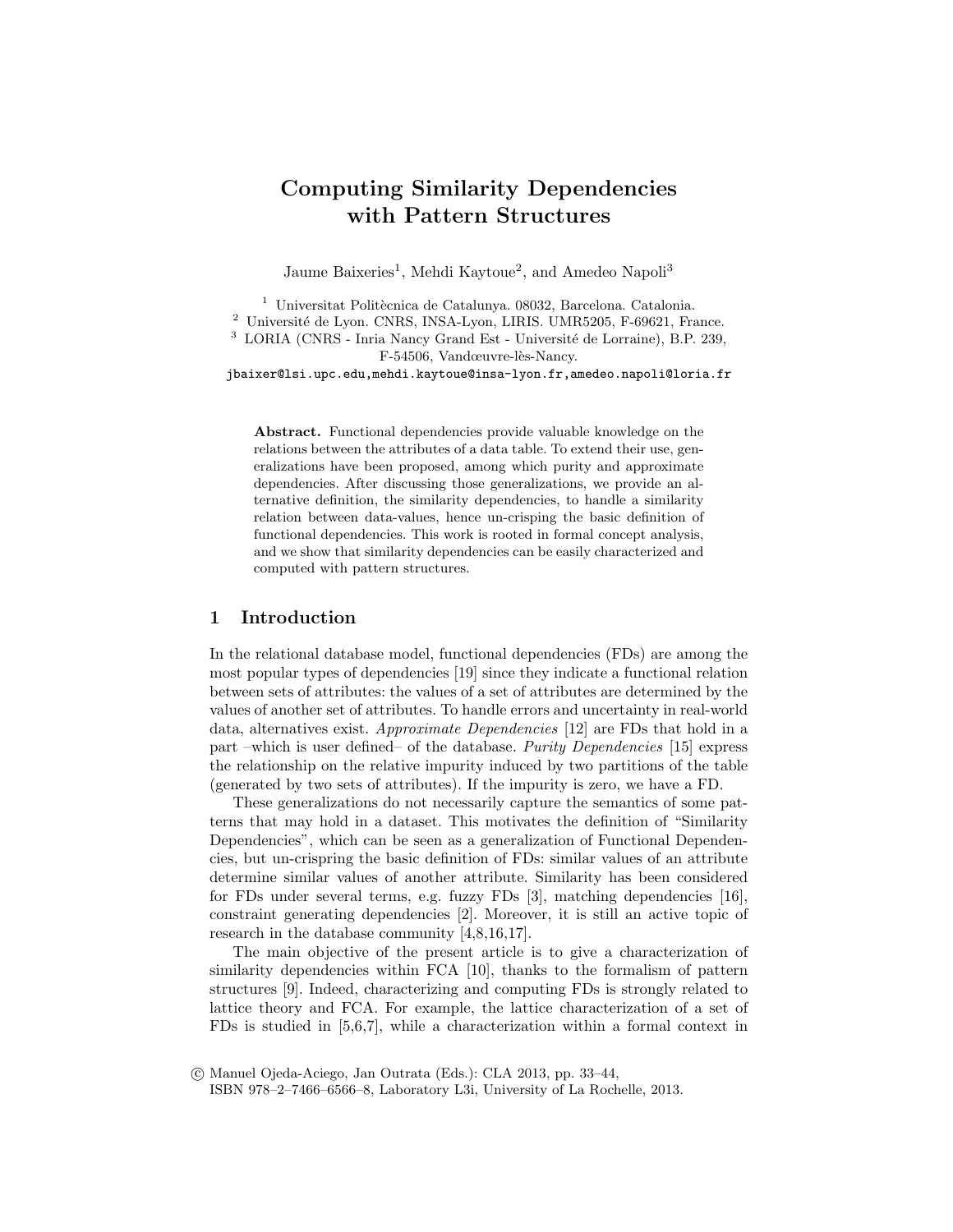FCA is proposed in [10]. The latter is based on a binarization, which is the transformation of the original set of data into a binary context. To overcome the burden usually induced by such a transformation, pattern structures [9] have emerged as a valuable alternative to avoid arbitrary transformations and complexity problems [1].

Accordingly, our purpose here is threefold. Firstly, we propose a definition of Similarity Dependencies, and secondly a formalization based on pattern structures in FCA, avoiding a transformation of data into a binary table. It follows that classical algorithms of FCA can be –almost directly– applied to compute similarity dependencies. This work is based on [1] where FDs are characterized thanks to pattern structures, and on [13] where similarity is introduced in pattern structures as a tolerance relation (reflexive, symmetric, but not transitive). Finally, we also report preliminary experiments showing the capabilities of the approach.

The paper is organized as follows. In Section 2 we introduce the definition of Functional, Approximate and Purity Dependencies. In Section 3 we propose a definition and a characterization of Similarity Dependencies with pattern structures. Finally, Section 4 reports preliminary experimental results showing the capabilities of our approach.

## 2 Functional, Approximate and Purity Dependencies

#### 2.1 Notation

We deal with datasets which are sets of tuples. Let  $\mathcal U$  be a set of attributes and Dom be a set of values (a domain). For the sake of simplicity, we assume that Dom is a numerical set. A tuple t is a function  $t : U \rightarrow Dom$  and then a table  $T$  is a set of tuples. Usually a table is presented as a matrix, as in the table of Example 1, where the set of tuples (or objects) is  $T = \{t_1, t_2, t_3, t_4\}$  and  $\mathcal{U} = \{a, b, c, d\}$  is the set of attributes.

The functional notation allows to associate an attribute with its value. We define the functional notation of a tuple for a set of attributes  $X$  as follows, assuming that there exists a total ordering on U. Given a tuple  $t \in T$  and  $X = \{x_1, x_2, \ldots, x_n\} \subseteq \mathcal{U}$ , we have:

$$
t(X) = \langle t(x_1), t(x_2), \dots, t(x_n) \rangle
$$

In Example 1, we have  $t_2({a, c}) = \langle t_2(a), t_2(c) \rangle = \langle 4, 4 \rangle$ . In this paper, the set notation is usually omitted and we write ab instead of  $\{a, b\}.$ 

*Example 1.* This is an example of a table  $T = \{t_1, t_2, t_3, t_4\}$ , based on the set of attributes  $\mathcal{U} = \{a, b, c, d\}.$ 

| id    | a b |   | C | d |
|-------|-----|---|---|---|
| $t_1$ |     | 3 | 4 |   |
| $t_2$ |     |   |   |   |
| २     |     |   |   |   |
|       |     |   |   |   |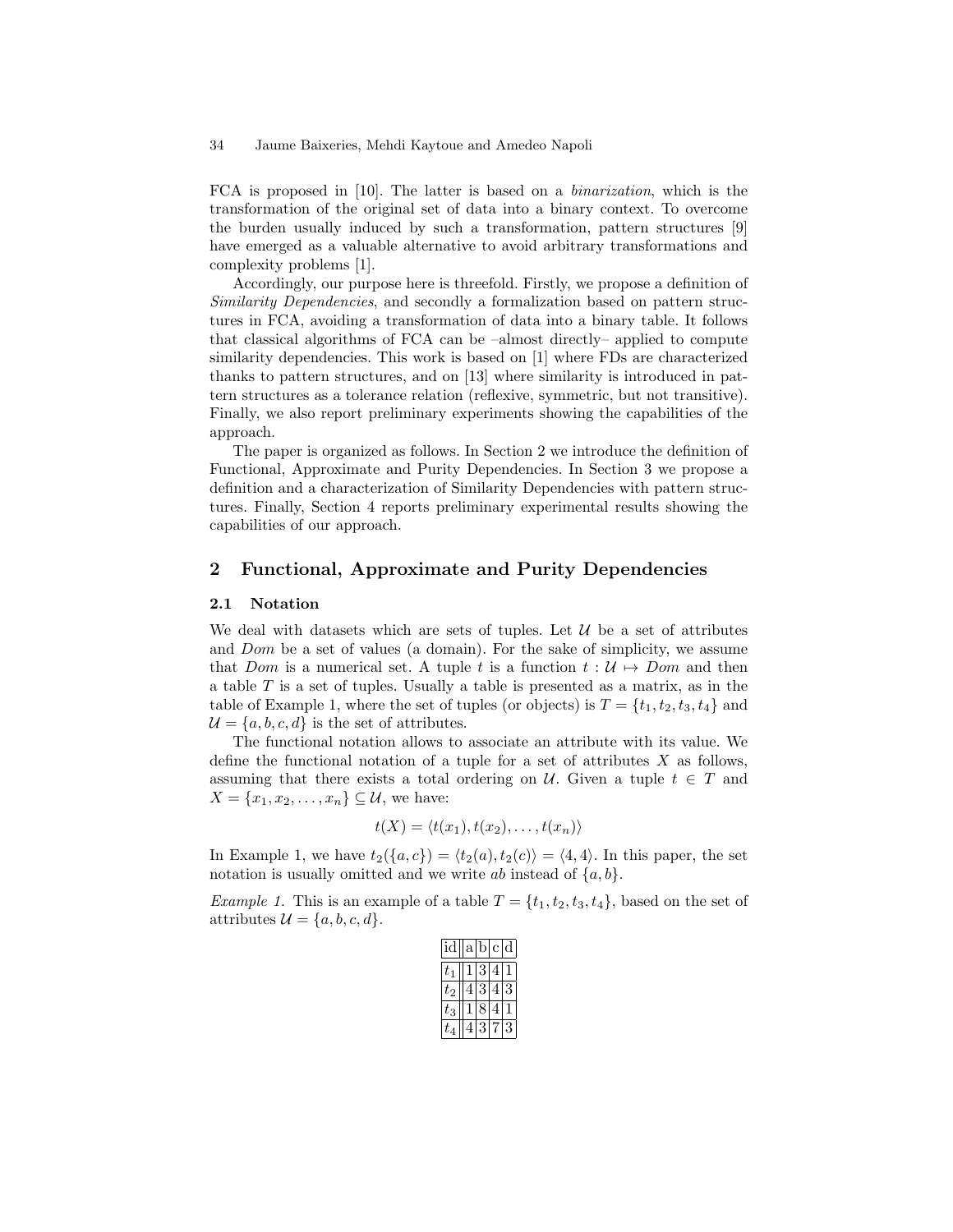We are also dealing with the set of partitions of a set. Let  $S$  be any arbitrary finite set, then,  $Part(S)$  is the set of all possible partitions that can be formed with  $S$ . The set of partitions of a set is a lattice [11]. We recall that partitions can also be considered as equivalence classes induced by an equivalence relation.

Now, we define the set of the "maximal subsets" of a set.

**Definition 1.** Given a finite base set S and  $X = \{X_1, X_2, \ldots, X_n\}$  a set of subsets of S, a subset  $X_i$  is maximal in X if there does not exist any other subset  $X_j$  in X such that  $X_i \subset X_j$ .

Then  $X_{Max}$  is the set of the maximal subsets of X.

For example, let  $S = \{a, b, c\}$  and  $X = \{\{a, b\}, \{b, c\}, \{a\}, \{b\}\}\.$  Then X is a subset of  $\mathcal{O}(S)$  the powerset of S, but not all elements of X are maximal subsets. Indeed,  $X_{Max} = \{\{a, b\}, \{b, c\}\}.$ 

Moreover, we define the function  $max_S$  which applies to a set of sets such as X and returns the set of maximal subsets of X, i.e.  $X_{Max}$ .

**Definition 2.** Given a finite set S and a subset  $X = \{X_1, X_2, \ldots, X_n\}$  of  $\mathcal{O}(S)$ , the function maxs returns the set  $X_{Max}$  of maximal subsets of X:

$$
max_S(X) = X_{Max} = \{X_i \in X \mid \nexists X_j \in X : X_i \subset X_j\}
$$

#### 2.2 Functional Dependencies

We now introduce functional dependencies  $(FDs)$ .

**Definition 3** ([19]). Let T be a set of tuples (or a data table), and  $X, Y \subseteq U$ . A functional dependency (FD)  $X \to Y$  holds in T if:

$$
\forall t, t' \in T : t(X) = t'(X) \Rightarrow t(Y) = t'(Y)
$$

For example, the functional dependencies  $a \to d$  and  $d \to a$  hold in the table of Example 1, whereas the functional dependency  $a \rightarrow c$  does not hold since  $t_2(a) = t_4(a)$  but  $t_2(c) \neq t_4(c)$ .

There is an alternative way of considering Functional Dependencies using partitions of the set of tuples T. Taking a set of attributes  $X \subseteq \mathcal{U}$ , we define the partition of tuples induced by this set as follows.

**Definition 4.** Let  $X \subseteq \mathcal{U}$  be a set of attributes in a table T. Two tuples  $t_i$  and  $t_i$  in T are equivalent w.r.t. X when:

$$
t_i \sim t_j \iff t_i(X) = t_j(X)
$$

Then, the partition of  $T$  induced by  $X$  is a set of equivalence classes:

$$
\Pi_X(T) = \{c_1, c_2, \ldots, c_m\}
$$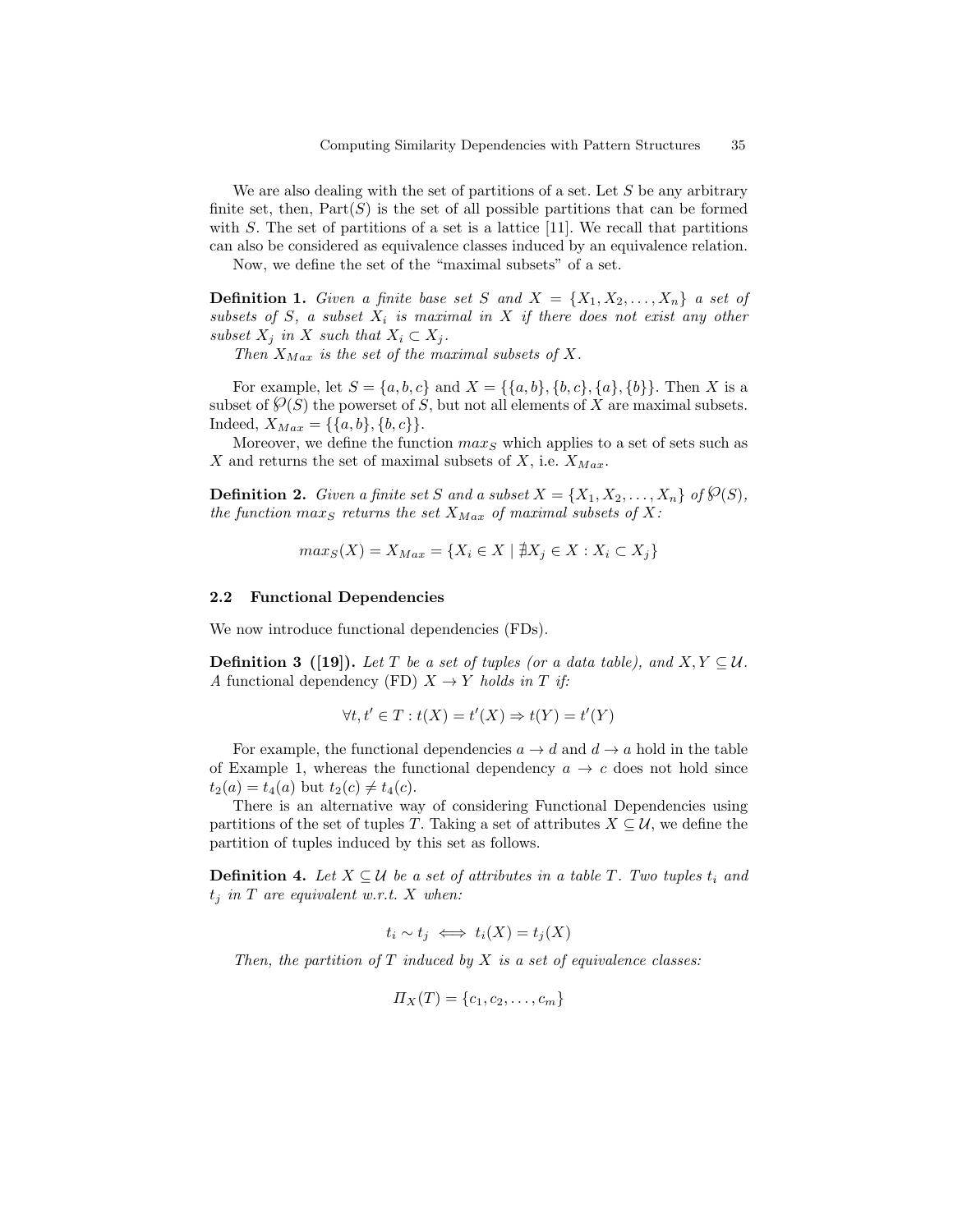For example, if we consider the table in Example 1, we have  $\Pi_a(T)$  =  $\{\{t_1, t_3\}, \{t_2, t_4\}\}.$ 

Given X,  $\Pi_X(T)$  is a partition or alternatively an equivalence relation. Then we have:

1.  $\bigcup \Pi_X(T) = T$ , for all  $X \subseteq \mathcal{U}$ . 2.  $c_i \cap c_j = \emptyset$  for all  $c_i, c_j \in \Pi_X(T)$ ,  $i \neq j$ .

The classes in a partition induced by  $X$  are disjoint and they cover all the tuples in T. The set of all partitions of a set T is  $Part(T)$ . We can also notice that the set of partitions of any set  $Part(T)$  induces an ordering relation  $\leq$ :

 $\forall P_i, P_j \in \text{Part}(T) : P_i \leq P_j \iff \forall c \in P_i : \exists c' \in P_j : c \subseteq c'$ 

For example:  $\{\{t_1\}, \{t_2\}, \{t_3, t_4\}\} \leq \{\{t_1\}, \{t_2, t_3, t_4\}\}.$  According to the partitions induced by a set of attributes, we have an alternative way of defining the necessary and sufficient conditions for a functional dependency to hold:

**Proposition 1** ([12]). A functional dependency  $X \to Y$  holds in T if and only if  $\Pi_Y(T) \leq \Pi_X(T)$ .

Again, taking the table in Example 1, we have that  $a \to d$  holds and that  $\Pi_d \leq \Pi_a$  since  $\Pi_a(T) = \{\{t_1, t_3\}, \{t_2, t_4\}\}\$  and  $\Pi_d(T) = \{\{t_1, t_3\}, \{t_2, t_4\}\}\$ (actually  $d \to a$  holds too).

#### 2.3 Purity and Approximate Dependencies

Approximate Dependencies [12]. In a table, there may be some tuples that prevent a functional dependency from holding. Those tuples can be seen as exceptions (or errors) for that dependency. Removing such tuples allows the dependency to exist: then a threshold can be set to define a set of "approximate dependencies" holding in a table. For example, a threshold of 10% means that all functional dependencies holding after removing up to 10% of the tuples of a table are valid approximate dependencies. The set of tuples to be removed for validating a func-

*Example 2.* This table is an excerpt of the Average Daily Tem-<br>perature  $Archive$   $4$  from The Uniperature Archive <sup>4</sup> from The University of Dayton, that shows the month average temperatures for different cities.

|         | id Month Year |      | Av. Temp. | City    |
|---------|---------------|------|-----------|---------|
| $t_{1}$ |               | 1995 | 36.4      | Milan   |
| $t_2$   | 1             | 1996 | 33.8      | Milan   |
| $t_3$   | 5             | 1996 | 63.1      | Rome    |
| $t_4$   | 5             | 1997 | 59.6      | Rome    |
| $t_5$   | 1             | 1998 | 41.4      | Dallas  |
| $t_6$   | 1             | 1999 | 46.8      | Dallas  |
| $t_7$   | 5             | 1996 | 84.5      | Houston |
| $t_{8}$ | 5             | 1998 | 80.2      | Houston |

tional dependency does not need to be the same for each approximate dependency. Considering in Example 2 the dependency  $Month \rightarrow Av.Temp$ , we can check that 6 tuples should be removed before verifying the dependency: we keep only one tuple for Month 1 and one tuple for Month 5 (actually just as if we remove "duplicates"). Then, if the threshold is equal to or larger than 75%,  $Month \rightarrow Av.Temp$  is a valid Approximate Dependency.

Purity Dependencies [15] are a generalization of the relationship between partitions induced by the left-hand side and right-hand side of a functional dependency. These dependencies are based on the relative impurity measure of two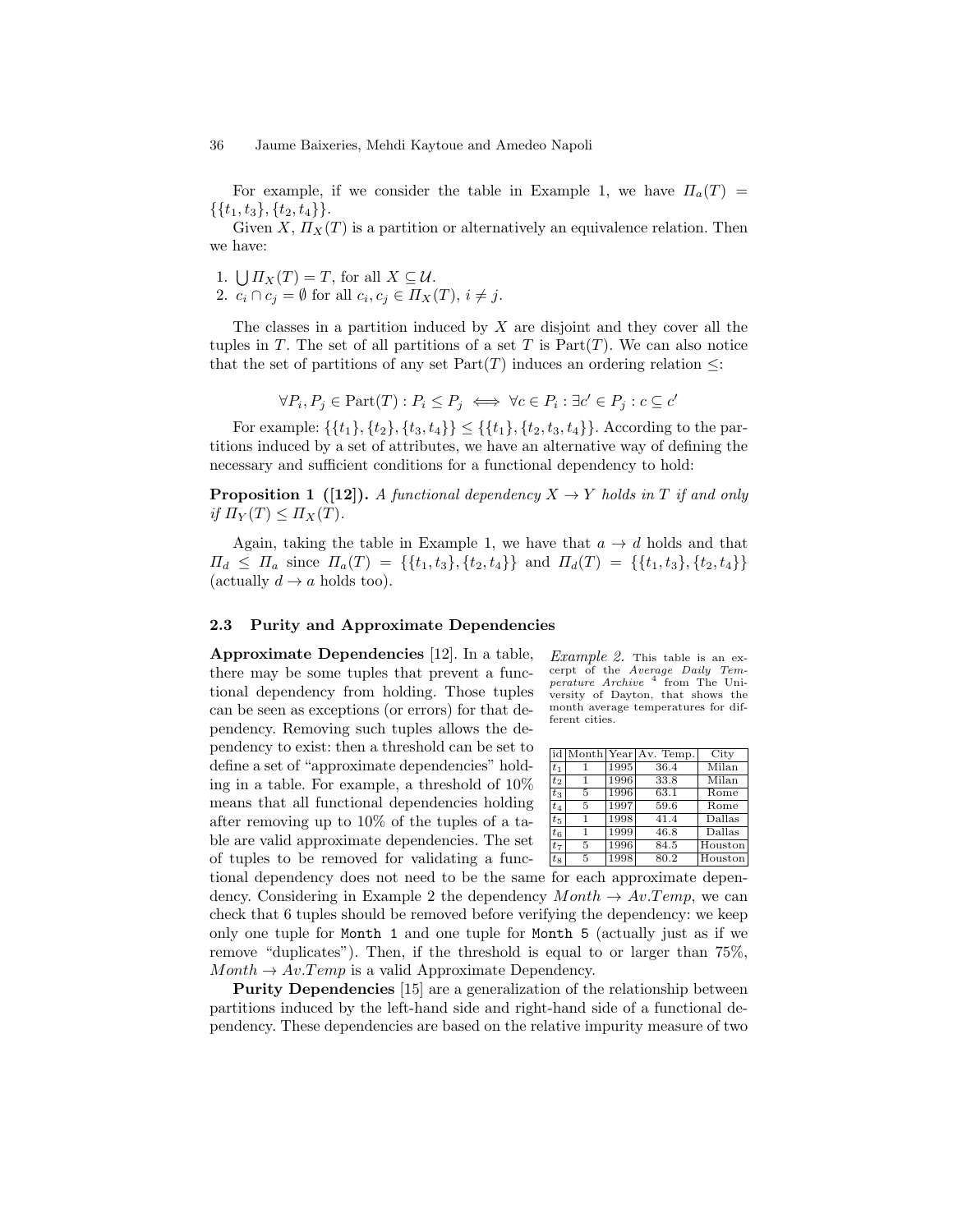partitions. In order to compute this impurity measure, we need a concave and subadditive function defined on the interval  $[0, 1]$  (for example, the binary entropy function). The intuition about this measure is that it computes how much those partitions disagree, i.e. how far two partitions  $\pi$  and  $\sigma$  are from fulfilling the relation  $\pi \leq \sigma$ . If the impurity measure is zero (or close to zero), then  $\pi \leq \sigma$ .

For example, the impurity measure (details on this measure are given in [14]) of partition  $\{\{1, 2, 3\}, \{4, 5\}\}\$  w.r.t. partition  $\{\{1, 2\}, \{3, 4, 5\}\}\$  is 5.6, whereas the impurity measure of partition  $\{\{1,3\},\{2,5\},\{4\}\}\$  w.r.t. partition  $\{\{1,2\},\{3,4,5\}\}\$ is 8.2. In the first pair of partitions, only tuple 3 is misplaced, i.e. moving 3 from one partition to another leads to the the same partitions, whereas in the second example, the number of misplaced elements is larger (2, 3, and 4 should be moved).

An important feature of this measure is that if a partition is finer than another, then, their relative impurity measure is exactly 0. This implies that a purity dependency  $X \to Y$  holds if and only if the relative impurity of  $\Pi_X(T)$ w.r.t.  $\Pi_Y(T)$  is below a user-defined threshold. Therefore, if  $\Pi_Y(T) \leq \Pi_X(T)$ , a functional dependency is a valid purity dependency, regardless of the threshold.

For example, we consider all the possible dependencies having the attribute Average Temperature in their right-hand side. The purpose of this choice is to find out which attributes determine the values of the average temperature (Av. Temp.) in Example 2. Considering Approximate Dependencies, we introduce the two metrics  $#$  Tuples and Percentage:  $#$  Tuples denotes the minimal number of tuples that must be removed from the dataset for allowing the dependency to hold, and *Percentage* denotes the percentage that  $\#$  Tuples represents for the whole dataset. For example, the Approximate Dependency  $Month \rightarrow Av.Temp$ holds when we remove at least 6 (well-chosen) tuples, which represent  $75\%$  of the whole dataset.

Example 3. Dependencies with Average Temperature in their right-hand and the metrics related to Approximate and Purity Dependencies.

| Dependency                          |   | $\#Tuples Percentage Purity$ |       |
|-------------------------------------|---|------------------------------|-------|
| Month $\rightarrow$ Av. Temp        | 6 | $75\%$                       | 12.98 |
| Month, Year -> Av. Temp             |   | 12.5%                        | 4.0   |
| Month, $City \rightarrow Av$ . Temp | 4 | $50\%$                       | 4.0   |
| Year -> Av. Temp                    | 3 | 37.5%                        | 8.26  |
| Year, City -> Av. Temp              | 0 | $0\%$                        | 0.0   |
| $City$ -> $Av$ . Temp               | 4 | 50%                          | 4.0   |

As for the purity measure, we use the measure of relative entropy of two partitions described in [14]. If we examine the dependency  $Month \rightarrow Av.Temp$ , we should the relative entropy of the partitions induced by *Month* and  $Av$ . Temp., which are, respectively:

 $\Pi_{Month} = \{\{t_1, t_2, t_5, t_6\}, \{t_3, t_4, t_7, t_8\}\}$  $\Pi_{Av.Temp.} = \{\{t_1\}, \{t_2\}, \{t_3\}, \{t_4\}, \{t_5\}, \{t_6\}, \{t_7\}, \{t_8\}\}$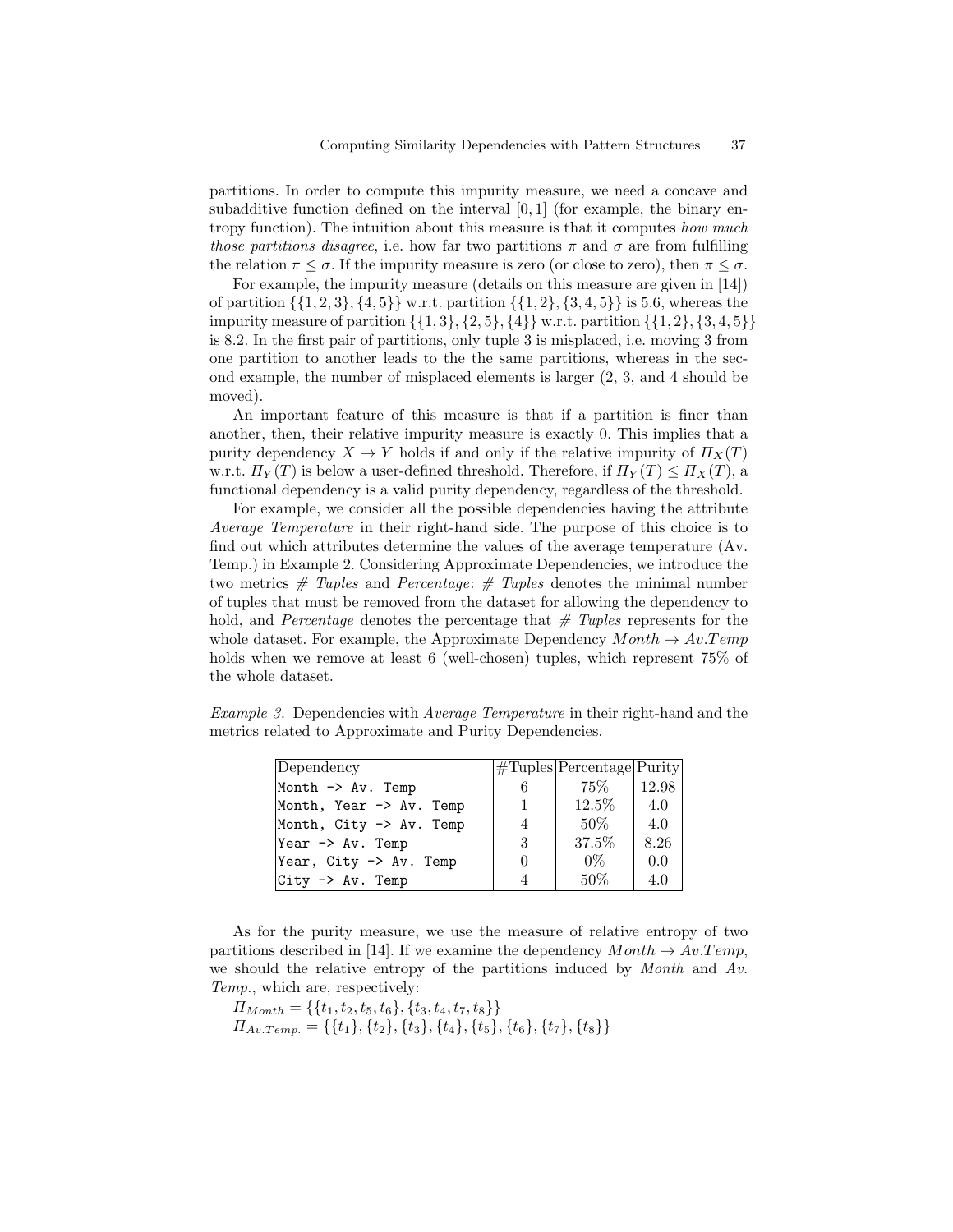Then, the relative entropy of  $\Pi_{Month}$  and  $\Pi_{Av\cdot Temp}$  is 12.98, i.e. the largest of the conditional entropies that are computed. Actually the number of tuples that need to be reallocated for  $\Pi_{Av,Temp.} \leq \Pi_{Month}$  is significantly large. It is also significant that the number of tuples that need to be removed for the dependency  $Year, City \rightarrow Av. Temp$  to hold is zero and that the relative entropy of  $\Pi_{Year,City}$  and  $\Pi_{Av.Temp.}$  is zero as well. The Functional Dependency  $Year, City \rightarrow Av.Temp$  holds because there is no pair of tuples  $t_i, t_j$  such that  $t_i(Year, City) = t_j(Av.Temp.),$  i.e. there is no need to remove any tuple to verify this dependency. In addition the relative entropy of  $\Pi_{Year,City}$  and  $\Pi_{Av.Temp}$ . is zero, because the partitions induced by both sides,  $\Pi_{Year,City}$  and  $\Pi_{Av.Temp}$ are exactly the same:  $\{\{t_1\}, \{t_2\}, \{t_3\}, \{t_4\}, \{t_5\}, \{t_6\}, \{t_7\}, \{t_8\}\}.$  Therefore, the relation  $\Pi_{Year,City} \leq \Pi_{Av,Temp}$  holds, i.e. the relative entropy is zero and this dependency trivially holds.

Yet, the intuition about this dataset is that the "Average Temperature" depends, to some extent, on the location and the month, i.e. given a city and a month, we should be able to predict the average temperature. But this intuitive relationship is somehow difficult to deduce with Approximate and Purity Dependencies. For example, the metrics for the dependency  $Month, City \rightarrow Av.Temp$ indicate that 4 tuples must be removed (50% of the dataset) for checking this dependency, or alternatively, the relative entropy of the partitions  $\Pi_{Month,City}$  and  $\Pi_{Av,Temp}$  is 4.0. Considering the number of tuples, removing 50% of the whole dataset is a lot, especially if the intuition tells that this dependency should hold. Considering the entropy rate, the smallest entropy rate is zero and the largest computed rate is 12.98. Thus, it seems difficult to deduce the right threshold in each case.

Instead of considering measures that deal with the sets of tuples as a whole, dependencies could be directly related with the notion of "similarity": if two tuples have similar values for the attributes *Month* and *City*, then they should have a similar value for the attribute Av. Temp. This can be interpreted as follows: if two cities are close enough and the corresponding months are also close enough, then the average temperature in the cities should be close enough or "similar" as well. In such a context, "having similar values" depends on the type of the attributes. For temperatures it mean that the absolute difference of the values is less than a given threshold. For months, it could mean that they are adjacent. For cities, it could mean that their locations are close enough.

Such a kind of dependency would provide more control and a more intuitive explanation of the relations existing between attributes.

# 3 Similarity Dependencies

First, we define a *tolerance* relation in a set S:

**Definition 5.**  $\theta \subseteq S \times S$  is a tolerance relation if:

1.  $\forall s_i \in S : s_i \theta s_i$  (reflexivity) 2.  $\forall s_i, s_j \in S : s_i \theta s_j \iff s_j \theta s_i$  (symmetry)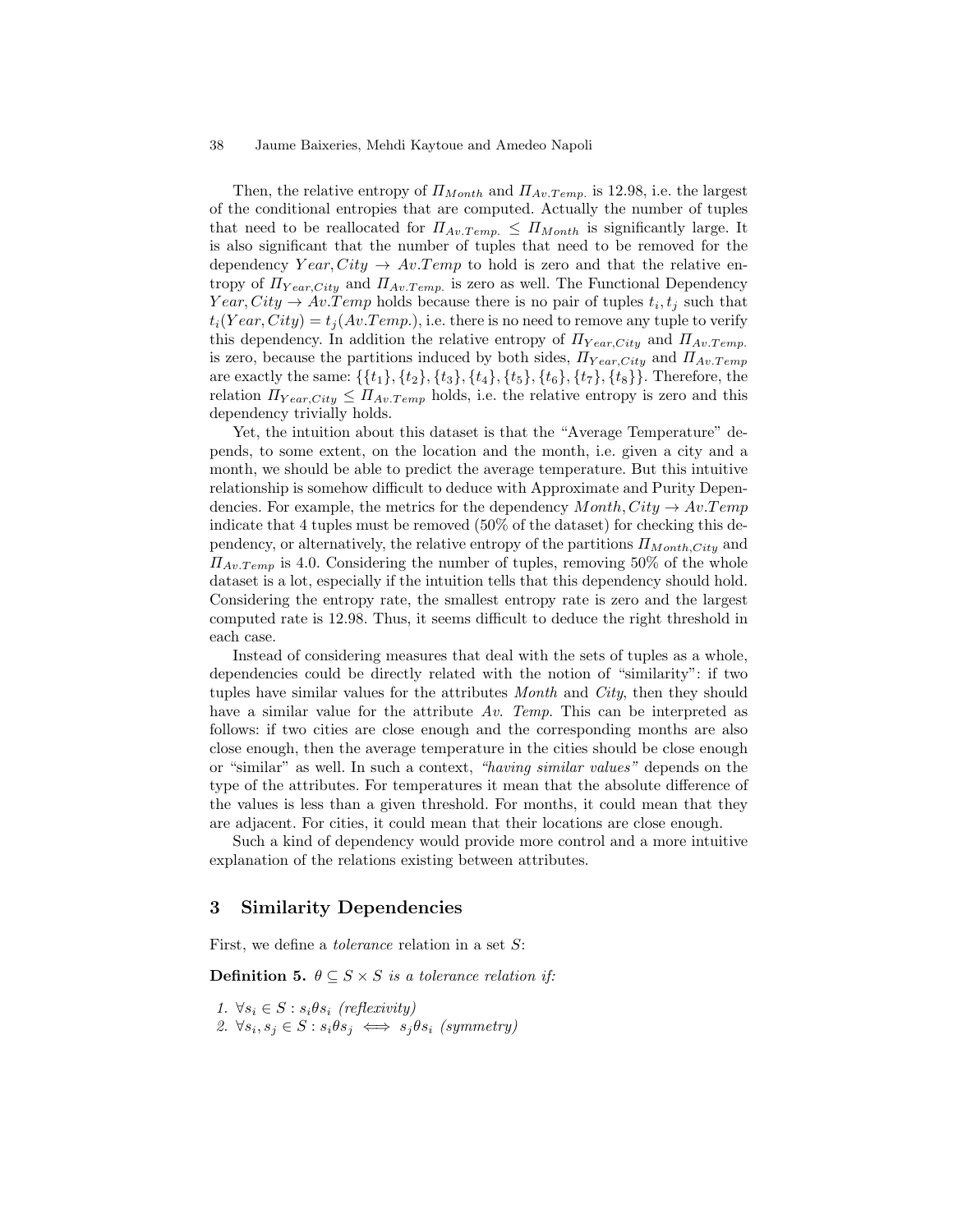A tolerance relation is not necessarily transitive and induces blocks of tolerance:

**Definition 6.** Given a set S, a subset  $K \subseteq S$ , and a tolerance relation  $\theta \subseteq S \times S$ , K is a block of tolerance of  $\theta$  if:

1.  $\forall x, y \in K : x\theta y$  (pairwise correspondence) 2.  $\forall z \notin K, \exists u \in K : \neg(z\theta u)$  (maximality)

All elements in a tolerance block are in pairwise correspondence, and the block is maximal with respect to the relation  $\theta$ . The set of all tolerance blocks induced by a tolerance relation  $\theta$  on the set S is denoted by  $S/\theta$  (by analogy with the notation of equivalence classes).  $S/\theta$  is a set of maximal subsets of S and as such,  $S/\theta \in \mathcal{O}(\mathcal{O}(S))$ . Thus we have:

Property 1.  $\forall K_i, K_j \in S/\theta : K_i \nsubseteq K_j$  and  $K_j \nsubseteq K_i$  for all  $i \neq j$ 

Then, we define a partial ordering on the set of all possible tolerance relations in a set  $S$  as follows:

**Definition 7.** Let  $\theta_1$  and  $\theta_2$  two tolerance relations in the set S. We say that  $\theta_1 \leq \theta_2$  if and only if  $\forall K_i \in S/\theta_1 : \exists K_i \in S/\theta_2 : K_i \subseteq K_j$ 

This relation is a partial ordering and induces a lattice where the meet and join operations of two tolerance relations  $\theta_1$  and  $\theta_2$ , or, equivalently, on the sets of blocks of tolerance of  $\theta_1$  and  $\theta_2$  are:

**Definition 8.** Let  $\theta_1$  and  $\theta_2$  two tolerance relations in the set S.  $\theta_1 \wedge \theta_2 = \theta_1 \cap \theta_2 = \max_S(\{k_i \cap k_j \mid k_i \in S/\theta_1, k_j \in S/\theta_2\})$  $\theta_1 \vee \theta_2 = \theta_1 \cup \theta_2 = \max_S (S/\theta_1 \cup S/\theta_2)$ 

The meet  $\theta_1 \wedge \theta_2$  is the set of pairwise intersections of all blocks in  $S/\theta_1$  and  $S/\theta_2$ , and then removing intersections that are not maximal. The join is simpler as it consists in simply joining the blocks of tolerance in  $S/\theta_1$  and  $S/\theta_2$  and then removing the unions that are not maximal.

An example of a tolerance relation is the *similarity* that can be defined within a set of integer values as follows. Given two integer values  $v_1, v_2$  and a threshold  $\epsilon$  (user-defined):  $v_1 \theta v_2 \iff |v_1 - v_2| \leq \epsilon$ . For example, when  $S = \{1, 2, 3, 4, 5\}$ and  $\epsilon = 2$ , then  $S/\theta = \{\{1, 2, 3\}, \{2, 3, 4\}, \{3, 4, 5\}\}\$ .  $S/\theta$  is not a partition as transitivity does not apply.

We now come back to the set of tuples  $T$  and the set of attributes  $M$ . For each attribute  $m \in M$ , we define a tolerance relation on the values of that attribute:  $\theta_m$ . The set of tolerance blocks induced by the tolerance relation of the attribute m is  $T/\theta_m$ . All the tuples in a tolerance block  $K \in T/\theta_m$  are similar one to the other according to their values w;r.t. the attribute m.

Example 4. Let us define a tolerance relation on an attribute  $m \in \{a, b, c, d\}$  as follows:  $t_i \theta_m t_j \iff |t_i(m) - t_j(m)| \leq \epsilon$ .

Now, assuming that  $\epsilon = 1$  in example 1, we have:

 $T/\theta_a = \{\{t_1, t_3\}, \{t_2, t_4\}\}, T/\theta_b = \{\{t_1, t_2, t_4\}, \{t_3\}\}, T/\theta_c = \{\{t_1, t_2, t_3\}, \{t_4\}\}$ and  $S/\theta_d = \{\{t_1, t_3\}, \{t_2, t_4\}\}.$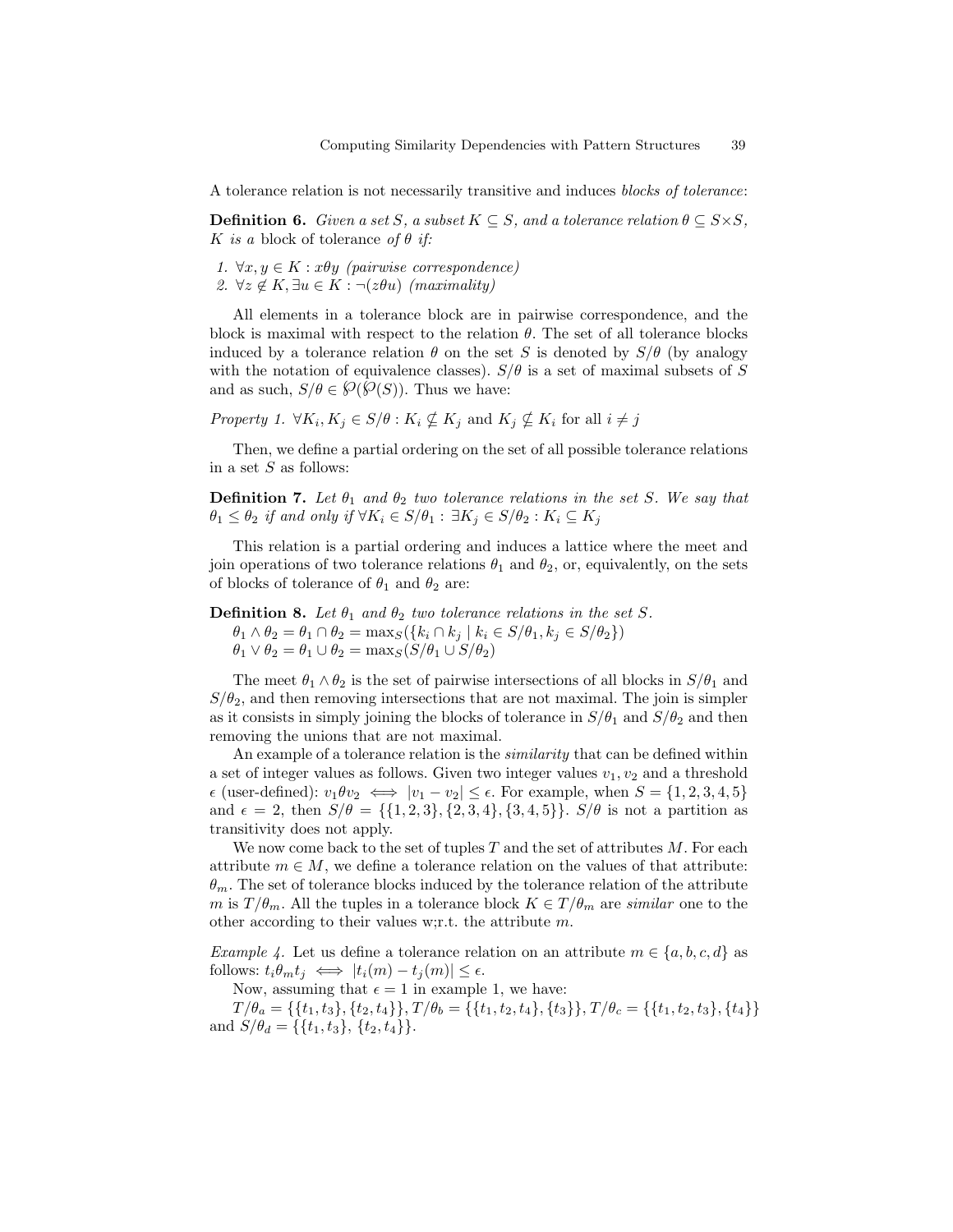We can also extend this definition to sets of attributes. Given  $X \subseteq \mathcal{U}$ , the similarity relation  $\theta_X$  is defined as follows:

$$
(t_i, t_j) \in \theta_X \iff \forall m \in X : (t_i, t_j) \in \theta_m
$$

Two tuples are similar w.r.t. a set of attributes  $X$  if and only if they are similar w.r.t. each attributes in  $X$ . We now can define a *similarity dependency*:

**Definition 9.** Let  $X, Y \subseteq \mathcal{U}$ :  $X \to Y$  is a similarity dependency iff:  $\forall t_i, t_j \in$  $T: t_i \theta_X t_j \Rightarrow t_i \theta_Y t_j$ 

In the case of a functional dependency,  $X \to Y$  holds if and only if, for each pair of tuples having the *same value* w.r.t. the attributes in  $X$ , then, they have the *same value* w.r.t. the attributes in Y.

In the case of a similarity dependency,  $X \to Y$  holds if and only if, for each pair of tuples having *similar values* w.r.t. the attributes in  $X$ , then, they have similar values w.r.t. the attributes in Y.

Example 5. We revisit the table in Example 4 and we define the tolerance relation:  $t_i \theta_m t_j \iff |t_i(m) - t_j(m)| \leq 2$ . Then the following similarity dependencies hold:  $a \to d$ ,  $ab \to d$ ,  $abc \to d$ ,  $ac \to d$ ,  $b \to d$ ,  $bc \to d$ ,  $c \to d$ .

It is interesting to notice that  $b \to d$  is a similarity dependency but not a functional dependency, as  $t_1(b) = t_2(b)$  and  $t_1(d) \neq t_2(d)$ . Because of the same pair of tuples, the similarity dependency  $bcd \rightarrow a$  does not hold, as  $t_1 \theta_{bcd} t_2$  but we do not have  $t_1 \theta_a t_2$ , since  $|t_1(a) - t_2(a)| \nleq 2$ .

By contrast, the functional dependency  $bcd \rightarrow a$  holds because there is no pair of tuples  $t_i, t_j$  such that  $t_i(bcd) = t_j(bcd)$ .

Example 6. Going back to example 2, let us compute the Similarity Dependencies that hold and that have the attribute  $Av$ . Temp. in their right-hand side).

| Dependency                   | Holds |
|------------------------------|-------|
| Month $\rightarrow$ Av. Temp | N     |
| Month, Year -> Av. Temp      | N     |
| Month, City -> Av. Temp      | Y     |
| Year -> Av. Temp             | N     |
| Year, City -> Av. Temp       | N     |
| $ City \rightarrow Av. Temp$ | N     |

The only similarity dependency that holds is  $Month, City \rightarrow Av. Temp$ , using the following similarity measures for each attribute:  $x \theta_{Month} y \iff |x - y| \leq$ 0, x  $\theta_{Year}$  y  $\iff$   $|x-y| \leq 0$ , x  $\theta_{City}$  y  $\iff$  distance $(x, y) \leq 500$  and  $x \theta_{Av.Temp} y \iff |x - y| \leq 10.$ 

The similarity imposes that the month and year must be the same, whereas the distance between cities should be less than 500 kilometers and the difference between average temperatures should be less than 10 degrees (all these values are of course arbitrary).

In particular, considering the tuples  $t_1, t_2$ :  $t_1 \theta_{Month,City} t_2$  since  $t_1(Month)$  =  $t_2(Month) = \langle 1 \rangle$  and  $t_1(City) = t_2(City) = \langle Milan \rangle$ . From the other side, we have that  $t_1 \theta_{Av.Temp.} t_2$  since  $|36.4 - 33.8| \leq 10$ .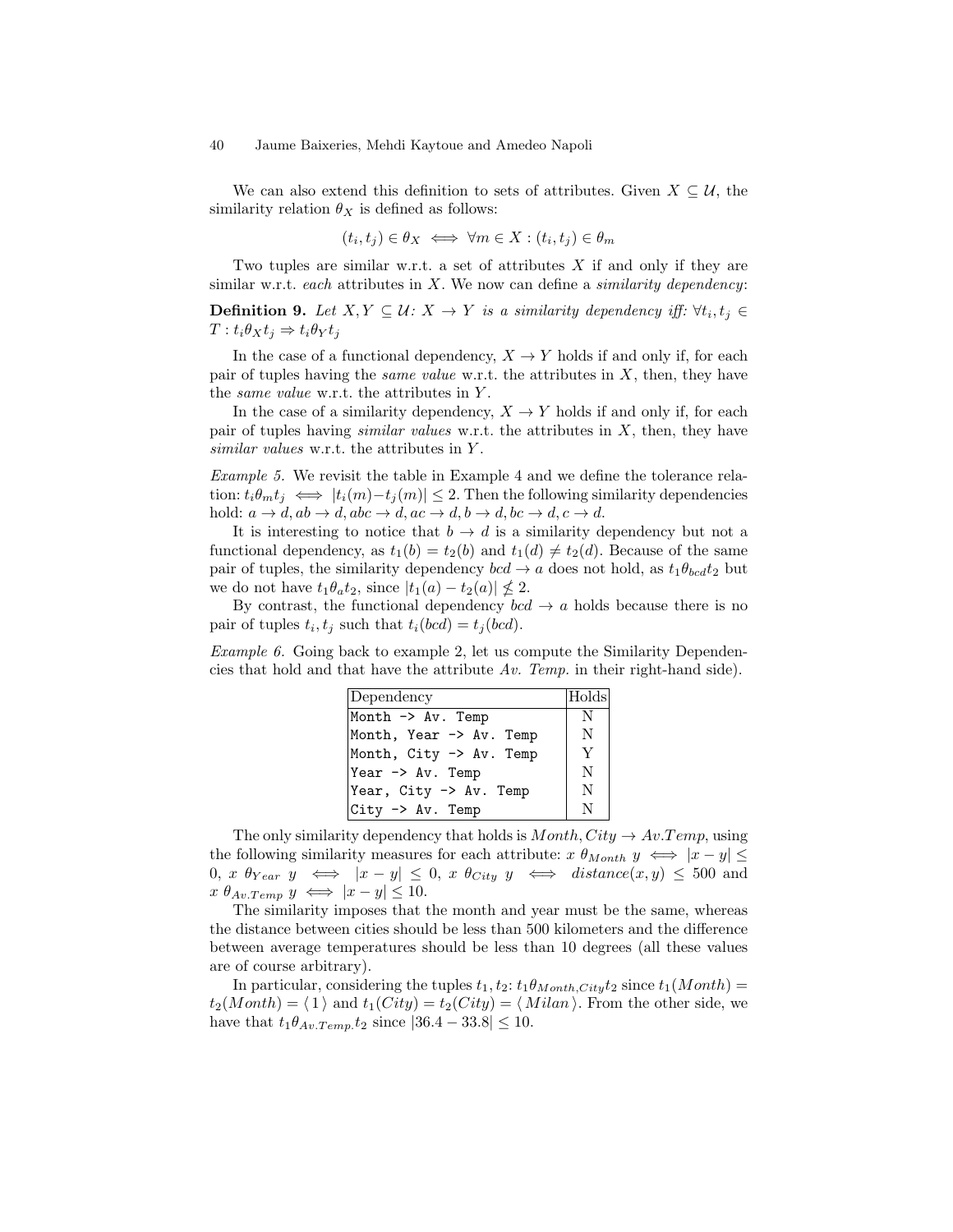#### 3.1 Computing Similarity Dependencies with Pattern Structures

A pattern structure allows one to apply FCA directly on non-binary data [9]. Formally, let G be a set of objects, let  $(D, \Box)$  be a meet-semi-lattice of potential object descriptions and let  $\delta: G \longrightarrow D$  be a mapping associating each object with its description. Then  $(G, (D, \sqcap), \delta)$  is a pattern structure. Elements of D are patterns and are ordered thanks to a subsumption relation  $\Box: \forall c, d \in D$ ,  $c \sqsubseteq d \Longleftrightarrow c \sqcap d = c$ . A pattern structure  $(G, (D, \sqcap), \delta)$  is based on two derivation operators  $(\cdot)^{\square}$ . For  $A \subseteq G$  and  $d \in (D, \square)$ :

$$
A^{\Box} = \prod_{g \in A} \delta(g) \qquad d^{\Box} = \{ g \in G | d \sqsubseteq \delta(g) \}.
$$

These operators form a Galois connection between  $(\wp(G), \subseteq)$  and  $(D, \sqcap)$ . Pattern concepts of  $(G,(D,\sqcap),\delta)$  are pairs of the form  $(A,d), A \subseteq G, d \in (D,\sqcap),$ such that  $A^{\square} = d$  and  $A = d^{\square}$ . For a pattern concept  $(A, d)$ , d is a pattern intent and is the common description of all objects in  $A$ , the pattern extent. When partially ordered by  $(A_1, d_1) \leq (A_2, d_2) \Leftrightarrow A_1 \subseteq A_2 \ (\Leftrightarrow d_2 \sqsubseteq d_1)$ , the set of all concepts forms a complete lattice called pattern concept lattice.

Thanks to the formalism of pattern structures, similarity dependencies can be characterized (and computed) in an elegant manner. Firstly, the description of an attribute  $m \in M$  is given by  $\delta(m) = G/\theta_m$  which is given by the set of tolerance blocks w.r.t.  $\theta_m$  and  $G = T$ . As tolerance relations can be ordered as presented and discussed in Definitions 7 and 8, then descriptions can be ordered within a lattice.

Then, a dataset can be represented as a pattern structure  $(M,(D,\sqcap),\delta)$ where M is the set of original attributes, and  $(D, \Box)$  is the set of sets of blocks of tolerance over G provided with the meet operation defined in Definition 8.

An example of concept formation is given as follows. Starting from the set  ${a, c} \subseteq M$  and assuming that  $t_i \theta_m t_j \iff |t_i(m) - t_j(m)| \leq 2$  for all attributes:

$$
\{a, c\}^{\square} = \delta(a) \sqcap \delta(c) = \{\{t_1, t_3\}, \{t_2, t_4\}\} \sqcap \{\{t_1, t_2, t_3\}, \{t_4\}\}\
$$

$$
= \{\{t_1, t_3\}, \{t_2\}, \{t_4\}\}\
$$

$$
\{\{t_1, t_3\}, \{t_2\}, \{t_4\}\}^{\square} = \{m \in M | \{\{t_1, t_3\}, \{t_2\}, \{t_4\}\} \sqsubseteq \delta(m)\} = \{a, c\}
$$

This pattern concept lattice allows us to characterize all similarity dependencies holding in M:

**Proposition 2.** A similarity dependency  $X \to Y$  holds in a table T if and only if:  $\{X\}^{\square} = \{XY\}^{\square}$  in the pattern structure  $(M,(D,\square),\delta)$ .

*Proof.* First of all, we notice that  $(t, t') \in \{X\}^{\square}$  if and only if  $t(X)\theta_X t'(X)$ , since  $(t, t') \in \{X\}^{\square}$  if and only if  $\forall x \in X': t(x)\theta_x t'(x)$ , if and only if  $t(X)\theta_X t'(X)$ . We also notice that  $\{X, Y\}^{\square} \subseteq \{X\}^{\square}$ .

(⇒) We prove that if  $X \to Y$  holds in T, then,  $\{X\}^{\square} = \{X, Y\}^{\square}$ , that is,  ${X}^{\square} \subseteq {X,Y}^{\square}$ . We take an arbitrary pair  $(t,t') \in {X}^{\square}$ , that is:  $t(X)\theta_X t'(X)$ .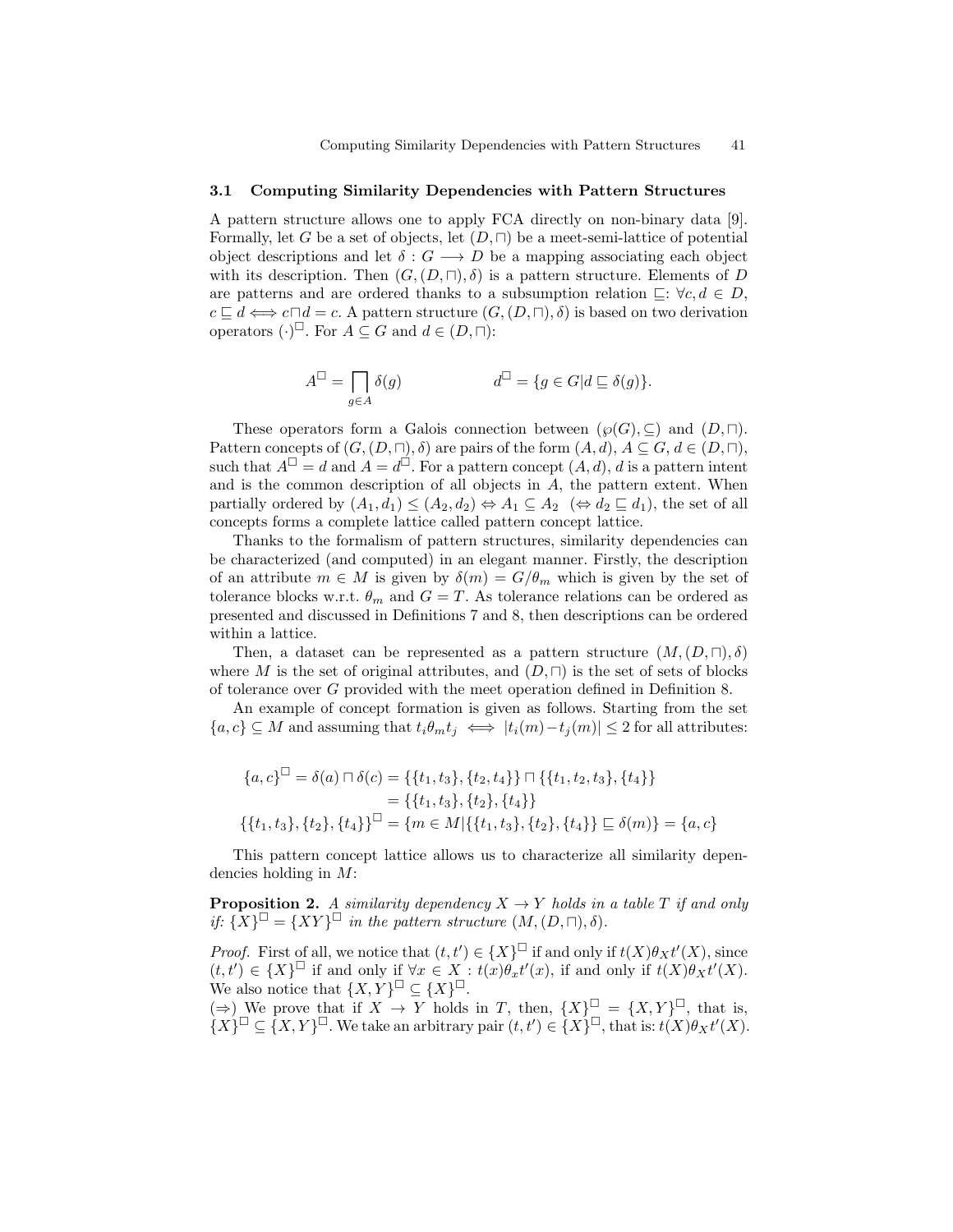Since  $X \to Y$  holds, it implies that  $t(XY)\theta_{XY}t'(XY)$ , and this implies that  $(t, t') \in \{X, Y\}^{\square}.$ 

(←) We take an arbitrary pair  $t, t' \in T$  such that  $t(X)\theta_X t'(X)$ . Therefore, we have that  $(t,t') \in \{X\}^{\square}$ , and by hypothesis,  $(t,t') \in \{XY\}^{\square}$ , that is:  $t(XY)\theta_{XY}t'(XY)$ . Since this is for all pairs  $t, t' \in T$  such that  $t(X) = t'(X)$ , this implies that  $X \to Y$  holds in T.

# 4 Experiments

Dataset description. Electronic sport denotes the extreme practice of video games where so-called cyber-athletes compete in world-wide tournaments. As for any sport, such professionals are surrounded by sponsors and practice within professional teams. These professional games are even broadcast by commentators over specialized TV channels [18]. STARCRAFT II (Blizzard Entertainment) is the most competitive video game. Since e-sport is a digital entertainment, one can easily find game statistics and recording in great numbers on the Web. We list more than 209, 000 games between two opponents and their associated statistics (attributes). For each game, we derive two tuples (one for each of the players involved). Each player in a game (tuple) is described by 31 attributes such as his faction, the result, and several indicators of his game play.

Experimental settings. The final dataset has about 400, 000 tuples described by 31 attributes with different domain types (Boolean, qualitative, and numerical). For attributes with Boolean or non-ordered qualitative domains, the similarity parameters are set to 0 as for classical FDs, since we do not have similarity constraints between their values. For the others, parameters are set by an expert of the domain, helped with the distribution of that attribute values. Thanks to the genericity of pattern structures, we slightly modified the very simplistic Java version of CloseByOne used in [1] for extracting classical FDs. The only modification lies in building the descriptions, i.e. producing tolerance blocks instead of partitions over the set of objects. We experimented on 1.8GHz and 4GB of RAM machines.

Preliminary results. We build first several different sub-datasets with randomly chosen set of tuples and different subsets of attributes. We report execution times for extracting pattern concepts (and their count) to characterize functional dependencies and similarity dependencies for three datasets in Figure 1. We also report the average number of tolerance classes of each attribute (that allows to build their description). In Figure 1 (a), the dataset is composed of qualitative and not comparable attributes only. Thus, we set the similarity parameters to 0 and observe that extracting FDs and SDs requires the same amount of time and returns the same concepts (since setting the similarity parameter to 0 leads to partitions). Naturally, the number of tolerance blocks is high, corresponding to the cardinality of attribute domains. We added more attributes, among which 5 numerical, and introduce the similarity parameters, see Figure 1 (b) and (c). The number of tolerance blocks is still high since it is an average for all attributes, and attribute domains are very dense. We notice that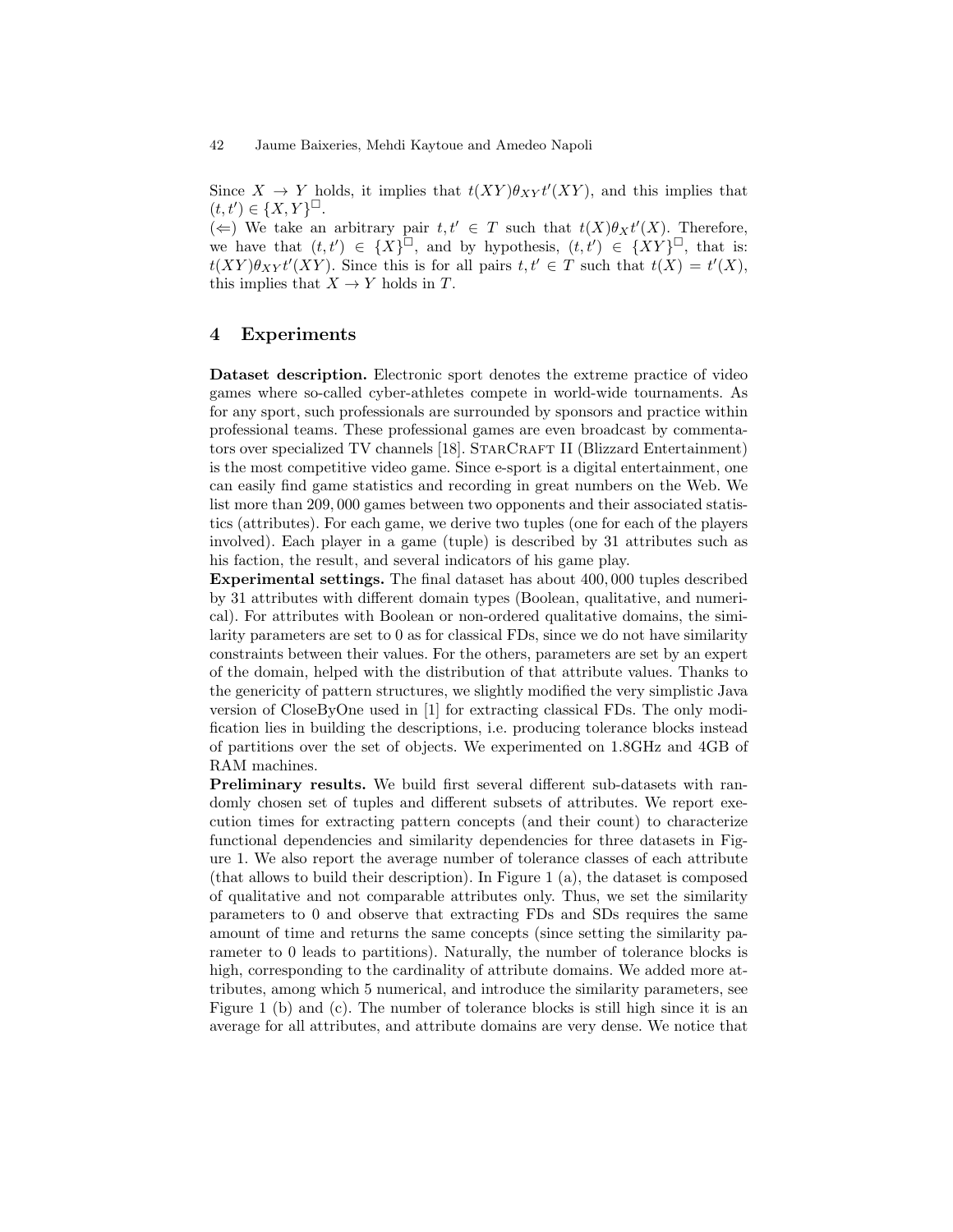there are more concepts to characterize SDs than FDs. This is due to our choice of similarity parameters. Finally, we face memory issues when computing pattern concepts for SDs, when the algorithms terminates for FDs. This is due to our pattern implementations, i.e. how a pattern is represented in the memory. We used *striped partitions*, i.e. not store any part of size 1, which can strongly reduce the pattern size in memory. For FDs, this experimentally happens more often than for SDs, due to the relaxation of the equality constraint. We need to investigate other pattern implementations.



Fig. 1. Experimental results (X-axis represents the number of objects/tuples)

# 5 Conclusion

We discussed how Functional, Approximate and Purity Dependencies may not capture some relationships among attributes that intuitively exist in a dataset. We presented alternatively Similarity Dependencies, to express relationships between attributes based on a similarity measure that depends on the semantics of each attribute. We showed that similarity dependencies are easily characterized in FCA with pattern structures and we gave a preliminary experimental study.

Future work is in concern with a deeper investigation of the best in-memory pattern representations for fast and scalable computation, the introduction of a minimal support as well as a qualitative evaluation of similarity dependencies.

Acknowledgments. This research work has been supported by the Spanish Ministry of Education and Science (project TIN2008-06582-C03-01), EU PASCAL2 Network of Excellence, and by the Generalitat de Catalunya (2009-SGR-980 and 2009-SGR-1428) and AGAUR (grant 2010PIV00057).